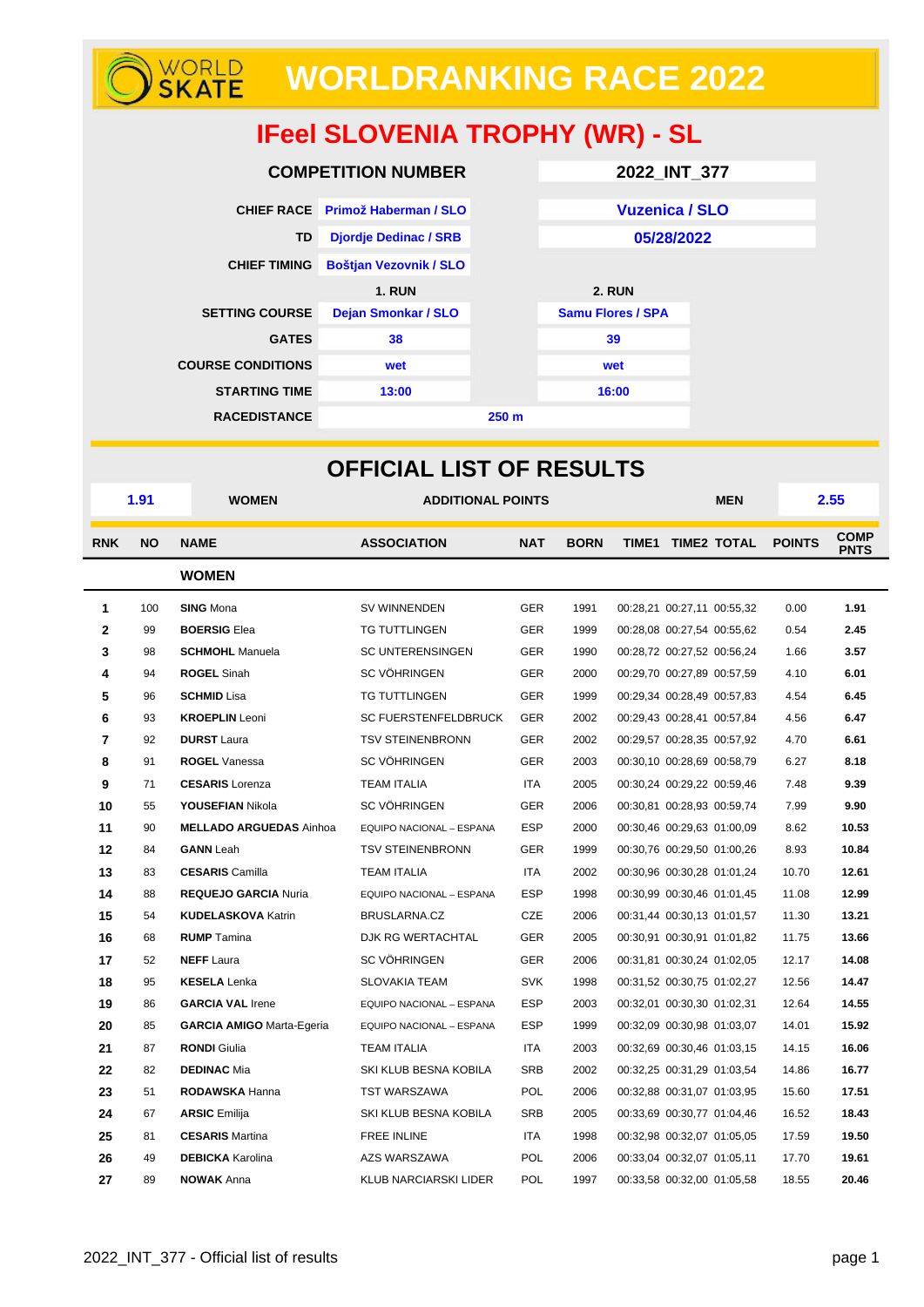#### **OFFICIAL LIST OF RESULTS**

|            | 1.91     | <b>WOMEN</b>                                    | <b>ADDITIONAL POINTS</b>          |                   |              |                  |                            | <b>MEN</b>                                               | 2.55           |                            |
|------------|----------|-------------------------------------------------|-----------------------------------|-------------------|--------------|------------------|----------------------------|----------------------------------------------------------|----------------|----------------------------|
| <b>RNK</b> | NO       | <b>NAME</b>                                     | <b>ASSOCIATION</b>                | <b>NAT</b>        | <b>BORN</b>  |                  | TIME1 TIME2 TOTAL          |                                                          | <b>POINTS</b>  | <b>COMP</b><br><b>PNTS</b> |
| 28         | 47       | <b>WILK</b> Martyna                             | SKIMKA SAY SPORT                  | <b>POL</b>        | 2007         |                  | 00:34,21 00:32,19 01:06,40 |                                                          | 20.03          | 21.94                      |
| 29         | 32       | <b>NEGRINELLI Elisa</b>                         | <b>FREE INLINE</b>                | ITA               | 2009         |                  | 00:34,25 00:33,68 01:07,93 |                                                          | 22.79          | 24.70                      |
| 30         | 48       | <b>STACHOWSKA Zuzanna</b>                       | <b>ALPICLUB</b>                   | <b>POL</b>        | 2007         |                  | 00:35,05 00:33,72 01:08,77 |                                                          | 24.31          | 26.22                      |
| 31         | 66       | <b>GMUR Natasza</b>                             | AZS WARSZAWA                      | <b>POL</b>        | 2005         |                  | 00:35,51 00:33,93 01:09,44 |                                                          | 25.52          | 27.43                      |
| 32         | 65       | <b>TOMSIC Marta</b>                             | CROATIAN NATIONAL TEAM            | CRO               | 2004         |                  | 00:37,26 00:32,87 01:10,13 |                                                          | 26.77          | 28.68                      |
| 33         | 69       | <b>SCHOEDLBAUER Elisabeth</b>                   | FC CHAMMUENSTER                   | <b>GER</b>        | 2004         |                  | 00:30,68 00:39,57 01:10,25 |                                                          | 26.99          | 28.90                      |
| 34         | 50       | <b>MODROVA</b> Lenka                            | <b>SKI TEAM MONO</b>              | CZE               | 2006         |                  | 00:37,04 00:34,91 01:11,95 |                                                          | 30.06          | 31.97                      |
| 35         | 33       | <b>ZAKOVA Sarka</b>                             | LK JIRKOV                         | CZE               | 2009         |                  | 00:37,44 00:36,53 01:13,97 |                                                          | 33.71          | 35.62                      |
| 36         | 70       | <b>ZAKOVA</b> Martina                           | LK JIRKOV                         | CZE               | 2004         |                  | 00:32,16 00:44,26 01:16,42 |                                                          | 38.14          | 40.05                      |
| 37         | 39       | <b>ZAWISZA Gabriela</b>                         | SKIMKA SAY SPORT                  | <b>POL</b>        | 2009         |                  | 00:36,15 00:40,75 01:16,90 |                                                          | 39.01          | 40.92                      |
| 38         | 37       | <b>VRABCOVA Nela</b>                            | LK JIRKOV                         | CZE               | 2009         |                  | 00:39,24 00:38,82 01:18,06 |                                                          | 41.11          | 43.02                      |
| 39         | 35       | <b>NOSKOVA</b> Michaela                         | <b>SKI TEAM MONO</b>              | CZE               | 2008         |                  | 00:46,69 00:34,26 01:20,95 |                                                          | 46.33          | 48.24                      |
|            |          | not in valuation                                |                                   |                   |              |                  |                            |                                                          |                |                            |
|            | 53       | <b>DRAPALOVA Elena</b>                          | <b>SKI SOLAN</b>                  | CZE               | 2006         | DNS <sub>1</sub> |                            |                                                          |                |                            |
|            | 97       | <b>WITTMANN Claudia</b>                         | FC CHAMMUENSTER                   | <b>GER</b>        | 1992         | DSQ <sub>2</sub> |                            |                                                          |                |                            |
|            |          |                                                 |                                   |                   |              |                  |                            |                                                          |                |                            |
|            |          | <b>MEN</b>                                      |                                   |                   |              |                  |                            |                                                          |                |                            |
| 1          | 121      | <b>BERTSCH Joerg</b>                            | <b>TSV DEGMARN</b>                | GER               | 1992         |                  | 00:25,31 00:25,87 00:51,18 |                                                          | 0.00           | 2.55                       |
| 2          | 112      | <b>LOEW</b> Maximilian                          | SV WINNENDEN                      | GER               | 2001         |                  | 00:26,08 00:25,53 00:51,61 |                                                          | 0.84           | 3.39                       |
| 3          | 118      | <b>ALAIZ CLERIGO David</b>                      | EQUIPO NACIONAL - ESPANA          | <b>ESP</b>        | 2000         |                  | 00:26,20 00:25,51 00:51,71 |                                                          | 1.04           | 3.59                       |
| 4          | 120      | <b>SING Noah</b>                                | SV WINNENDEN                      | GER               | 1995         |                  | 00:26,26 00:25,76 00:52,02 |                                                          | 1.64           | 4.19                       |
| 5          | 119      | <b>MENDEZ PEREZ Sergio</b>                      | EQUIPO NACIONAL - ESPANA          | <b>ESP</b>        | 1995         |                  | 00:26,02 00:26,06 00:52,08 |                                                          | 1.76           | 4.31                       |
| 6          | 113      | <b>WAIBEL Moritz</b>                            | <b>TSV HAARBACH</b>               | GER               | 2000         |                  | 00:26.68 00:26.05 00:52.73 |                                                          | 3.03           | 5.58                       |
| 7          | 110      | <b>SCHOEDLBAUER Maximilian</b>                  | FC CHAMMUENSTER                   | GER               | 2000         |                  | 00:27,07 00:26,36 00:53,43 |                                                          | 4.40           | 6.95                       |
| 8          | 108      | <b>GOEKELER Luca</b>                            | TV UNTERLENNINGEN                 | <b>GER</b>        | 2001         |                  | 00:27,24 00:26,68 00:53,92 |                                                          | 5.35           | 7.90                       |
| 9          | 109      | <b>SCHREIBER Moritz</b>                         | <b>TV NEIDLINGEN</b>              | GER               | 2002         |                  | 00:28,51 00:28,05 00:56,56 |                                                          | 10.51          | 13.06                      |
| 10         | 63       | <b>SMALCS</b> Georgs                            | <b>GS SPORTS</b>                  | LAT               | 2007         |                  | 00:29,30 00:27,72 00:57,02 |                                                          | 11.41          | 13.96                      |
| 11         | 125      | <b>MELZI</b> Marco Mario                        | <b>TEAM ITALIA</b>                | ITA               | 1969         |                  | 00:29,36 00:27,90 00:57,26 |                                                          | 11.88          | 14.43                      |
| 12         | 62       | <b>RONDI</b> Cristian                           | TEAM ITALIA                       | ITA               | 2007         |                  | 00:29,83 00:28,16 00:57,99 |                                                          | 13.31          | 15.86                      |
| 13         | 126      | <b>PROCHAZKA</b> Tomas                          | LK JIRKOV                         | CZE               | 1965         |                  |                            | 00:29,37 00:28,87 00:58,24                               | 13.79          | 16.34                      |
| 14         | 64       | <b>PE</b> Mattia                                | <b>TEAM ITALIA</b><br>SK VIRSOTNE | ITA.              | 2006         |                  | 00:30.66 00:28.93 00:59.59 |                                                          | 16.43          | 18.98                      |
| 15<br>16   | 80<br>79 | <b>ZVEJNIEKS Jurgis</b><br><b>SRNANEK Tomas</b> | LK BABA PEZINOK                   | LAT<br><b>SVK</b> | 2005<br>2004 |                  |                            | 00:30,30 00:29,32 00:59,62<br>00:30,97 00:29,30 01:00,27 | 16.49          | 19.04<br>20.31             |
| 17         | 114      | <b>MORERA DOMINGUEZ Marc</b>                    | EQUIPO NACIONAL - ESPANA          | ESP               | 1999         |                  | 00:26,74 00:33,91 01:00,65 |                                                          | 17.76<br>18.50 | 21.05                      |
| 18         | 60       | <b>MATOUSEK</b> Tomas                           | LK JIRKOV                         | CZE               | 2006         |                  |                            | 00:30,98 00:29,76 01:00,74                               | 18.68          | 21.23                      |
| 19         | 59       | <b>FANCHINI</b> Antonio                         | TEAM ITALIA                       | ITA               | 2007         |                  | 00:31,27 00:29,54 01:00,81 |                                                          | 18.82          | 21.37                      |
| 20         | 105      | <b>MENENDEZ RODRIGUEZ Sergio</b>                | EQUIPO NACIONAL - ESPANA          | ESP               | 1997         |                  | 00:31,06 00:29,80 01:00,86 |                                                          | 18.91          | 21.46                      |
| 21         | 124      | <b>AMBROS Dusan</b>                             | <b>SLOVAKIA TEAM</b>              | <b>SVK</b>        | 1969         |                  | 00:32,15 00:30,92 01:03,07 |                                                          | 23.23          | 25.78                      |
| 22         | 57       | <b>SPEGELJ</b> Tine                             | SK VUZENICA                       | <b>SLO</b>        | 2007         |                  | 00:32,89 00:30,78 01:03,67 |                                                          | 24.40          | 26.95                      |
| 23         | 75       | <b>RILLING Collin</b>                           | <b>SC SUNDERN</b>                 | GER               | 2005         |                  | 00:32,70 00:31,25 01:03,95 |                                                          | 24.95          | 27.50                      |
| 24         | 103      | <b>REHOR Radek</b>                              | SKI CLUB KRUSNOBORCI              | CZE               | 2003         |                  | 00:33,02 00:31,06 01:04,08 |                                                          | 25.21          | 27.76                      |
| 25         | 104      | <b>FIOROT David</b>                             | <b>TEAM ITALIA</b>                | ITA               | 2003         |                  | 00:28,62 00:36,34 01:04,96 |                                                          | 26.92          | 29.47                      |
| 26         | 116      | <b>STYRYLSKI</b> Michal                         | SKIMKA SAY SPORT                  | <b>POL</b>        | 1999         |                  | 00:28,50 00:36,73 01:05,23 |                                                          | 27.45          | 30.00                      |
| 27         | 45       | <b>PRZEBINDA Bogdan</b>                         | SKIMKA SAY SPORT                  | POL               | 2008         |                  | 00:33,67 00:32,27 01:05,94 |                                                          | 28.84          | 31.39                      |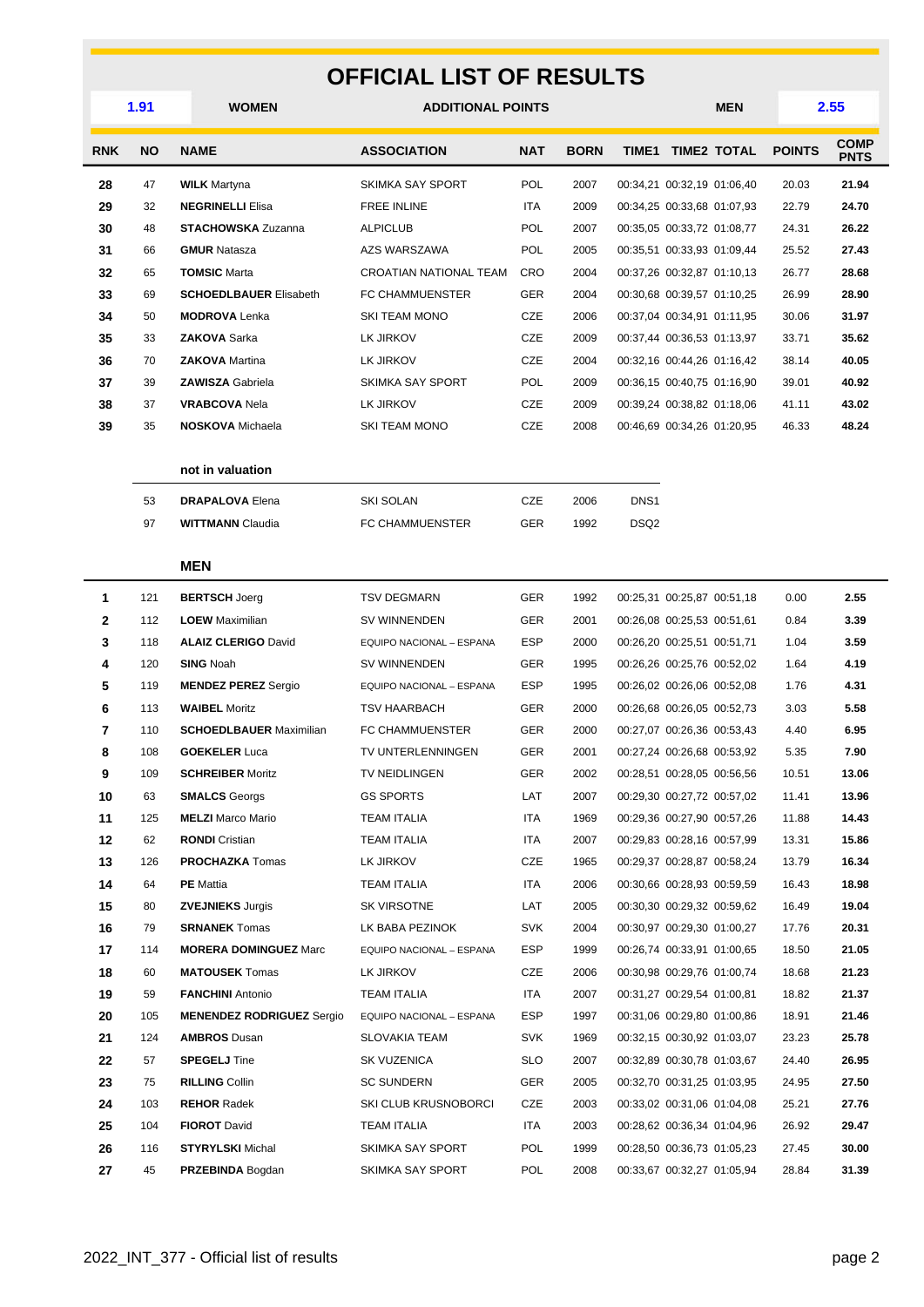#### **OFFICIAL LIST OF RESULTS**

| 1.91       |           | <b>WOMEN</b>            | <b>ADDITIONAL POINTS</b> |            |             |                  |                            |  | 2.55<br><b>MEN</b> |                            |
|------------|-----------|-------------------------|--------------------------|------------|-------------|------------------|----------------------------|--|--------------------|----------------------------|
| <b>RNK</b> | <b>NO</b> | <b>NAME</b>             | <b>ASSOCIATION</b>       | <b>NAT</b> | <b>BORN</b> | TIME1            | <b>TIME2 TOTAL</b>         |  | <b>POINTS</b>      | <b>COMP</b><br><b>PNTS</b> |
| 28         | 44        | <b>MATOUSEK Jakub</b>   | LK JIRKOV                | CZE        | 2008        |                  | 00:33,44 00:32,64 01:06,08 |  | 29.11              | 31.66                      |
| 29         | 101       | <b>ZALEWSKI Antoni</b>  | AZS WARSZAWA             | POL        | 1992        |                  | 00:30.79 00:36.70 01:07.49 |  | 31.87              | 34.42                      |
| 30         | 61        | <b>NEFF Jonas</b>       | <b>SC VÖHRINGEN</b>      | <b>GER</b> | 2006        |                  | 00:37,92 00:30,23 01:08,15 |  | 33.16              | 35.71                      |
| 31         | 74        | <b>SCHVARC</b> Martin   | LK BABA PEZINOK          | <b>SVK</b> | 2004        |                  | 00:34,81 00:33,52 01:08,33 |  | 33.51              | 36.06                      |
| 32         | 58        | <b>LANZ Henry</b>       | <b>SC VÖHRINGEN</b>      | <b>GER</b> | 2007        |                  | 00:35,31 00:33,15 01:08,46 |  | 33.76              | 36.31                      |
| 33         | 106       | <b>RUMP</b> Jannis      | DJK RG WERTACHTAL        | <b>GER</b> | 2002        |                  | 00:29.78 00:41.86 01:11.64 |  | 39.98              | 42.53                      |
| 34         | 46        | <b>KAMECKI Dariusz</b>  | SKIMKA SAY SPORT         | POL        | 2008        |                  | 00:39.81 00:32.22 01:12.03 |  | 40.74              | 43.29                      |
| 35         | 73        | <b>KULINSKI Oliwier</b> | <b>ALPICLUB</b>          | POL        | 2005        |                  | 00:32,32 00:41,48 01:13,80 |  | 44.20              | 46.75                      |
| 36         | 115       | <b>ZVEJNIEKS Davis</b>  | <b>SK VIRSOTNE</b>       | LAT        | 1998        |                  | 00:38,52 00:37,96 01:16,48 |  | 49.43              | 51.98                      |
| 37         | 127       | <b>STIMPFLE Patrick</b> | DJK RG WERTACHTAL        | <b>GER</b> | 1980        |                  | 00:27,63 00:49,81 01:17,44 |  | 51.31              | 53.86                      |
| 38         | 78        | <b>ALLENS Rihards</b>   | <b>SK VIRSOTNE</b>       | LAT        | 2005        |                  | 00:39,83 00:41,07 01:20,90 |  | 58.07              | 60.62                      |
| 39         | 107       | <b>MRACNA</b> Tomas     | BRUSLARNA.CZ             | CZE        | 1994        |                  | 00:39.40 00:42.54 01:21.94 |  | 60.10              | 62.65                      |
| 40         | 77        | <b>JANACEK Artur</b>    | LO KARPATY BRATISLAVA    | <b>SVK</b> | 2004        |                  | 00:50,89 00:31,82 01:22,71 |  | 61.61              | 64.16                      |
| 41         | 117       | <b>MÖLLER</b> Jan       | <b>KL TURNOV</b>         | CZE        | 1992        |                  | 00:41,24 00:46,48 01:27,72 |  | 71.40              | 73.95                      |
| 42         | 42        | <b>DELINCAK Jan</b>     | LO KARPATY BRATISLAVA    | <b>SVK</b> | 2008        |                  | 00:44,48 00:43,73 01:28,21 |  | 72.35              | 74.90                      |
|            |           | not in valuation        |                          |            |             |                  |                            |  |                    |                            |
|            | 43        | <b>VEZOVNIK Lan</b>     | <b>SK VUZENICA</b>       | <b>SLO</b> | 2008        | DNF <sub>2</sub> |                            |  |                    |                            |
|            | 56        | <b>SIMEK Jakub</b>      | LK JIRKOV                | CZE        | 2006        | DNS <sub>1</sub> |                            |  |                    |                            |
|            | 76        | <b>BUCKI</b> Mateusz    | SKIMKA SAY SPORT         | POL        | 2004        | DSQ <sub>2</sub> |                            |  |                    |                            |
|            | 102       | <b>NOGA Matus</b>       | LK BABA PEZINOK          | <b>SVK</b> | 2003        | DNF <sub>1</sub> |                            |  |                    |                            |

**LIPTAK** Simon SLOVAKIA TEAM SVK 2001 DNF1 **ZAK** Vlastimil **LK JIRKOV CZE** 1971 DNF2 **NOGA** Marek LK BABA PEZINOK SVK 1973 DSQ1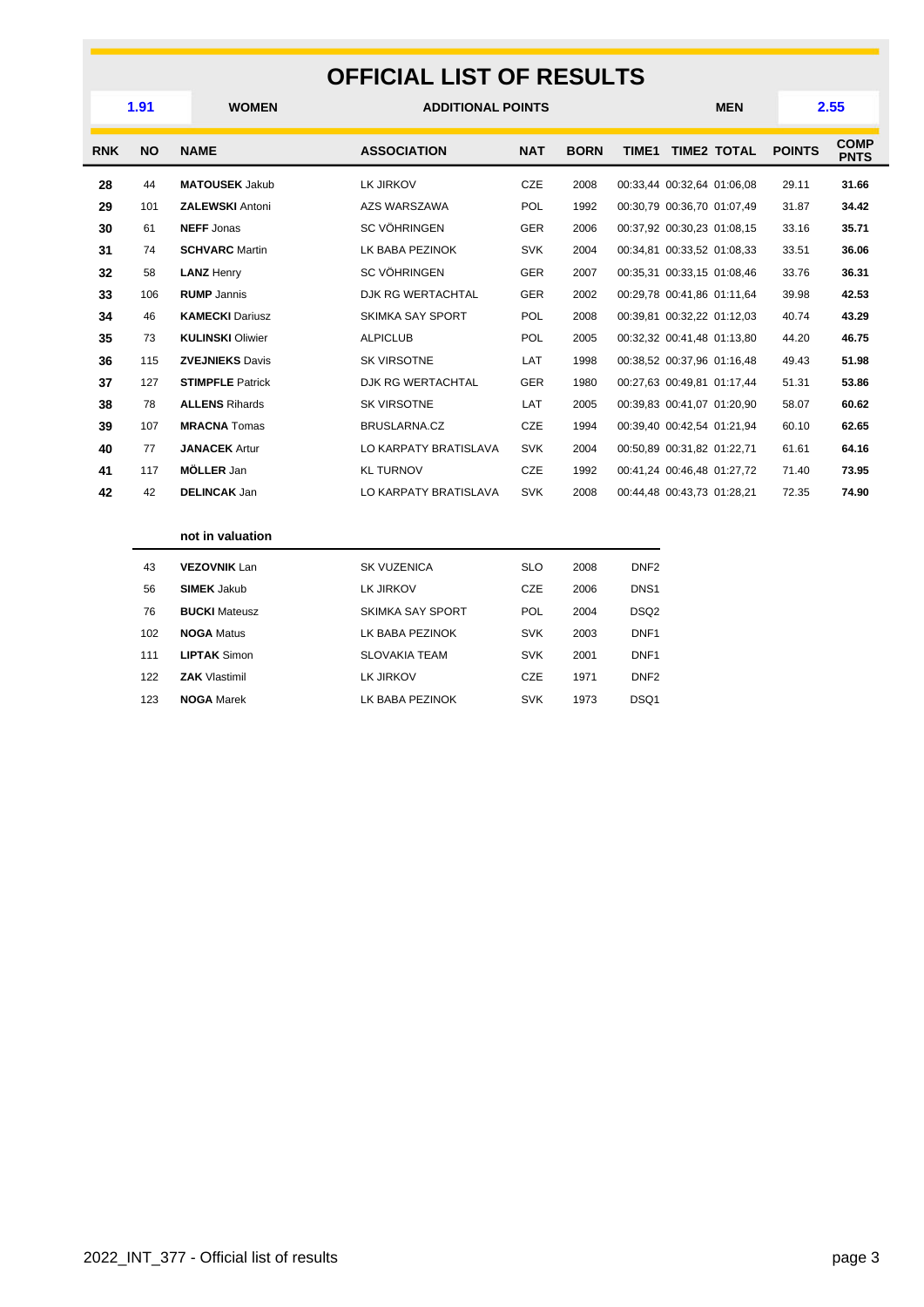#### **ASSESS ADDITIONAL POINTS - WOMEN WOMEN ADDITIONAL POINTS MEN 1.91 2.55 RNK TIME CODE NAME NAT BORN RACEPNT LISTPNT BEST 5** 00:55,32 GER0181W SING Mona GER 1991 0.00 0.00 **0.00** 00:55,62 GER0126W BOERSIG Elea GER 1999 0.54 0.11 **0.11** 00:56,24 GER0005W SCHMOHL Manuela GER 1990 1.66 1.64 **1.64** 00:57,59 GER0360W ROGEL Sinah GER 2000 4.10 4.56 **4.56** 00:57,83 GER0200W SCHMID Lisa GER 1999 4.54 3.22 **3.22** 00:57,84 GER0718W KROEPLIN Leoni GER 2002 4.56 6.00 00:57,92 GER0590W DURST Laura GER 2002 4.70 6.48 00:58,79 GER0362W ROGEL Vanessa GER 2003 6.27 7.75 00:59,46 ITA0129W CESARIS Lorenza **ITA** 2005 7.48 9.27 00:59,74 GER0812W YOUSEFIAN Nikola GER 2006 7.99 8.72

**9.53**

**Calculation additional points: 9.53 : 5 = 1.91**